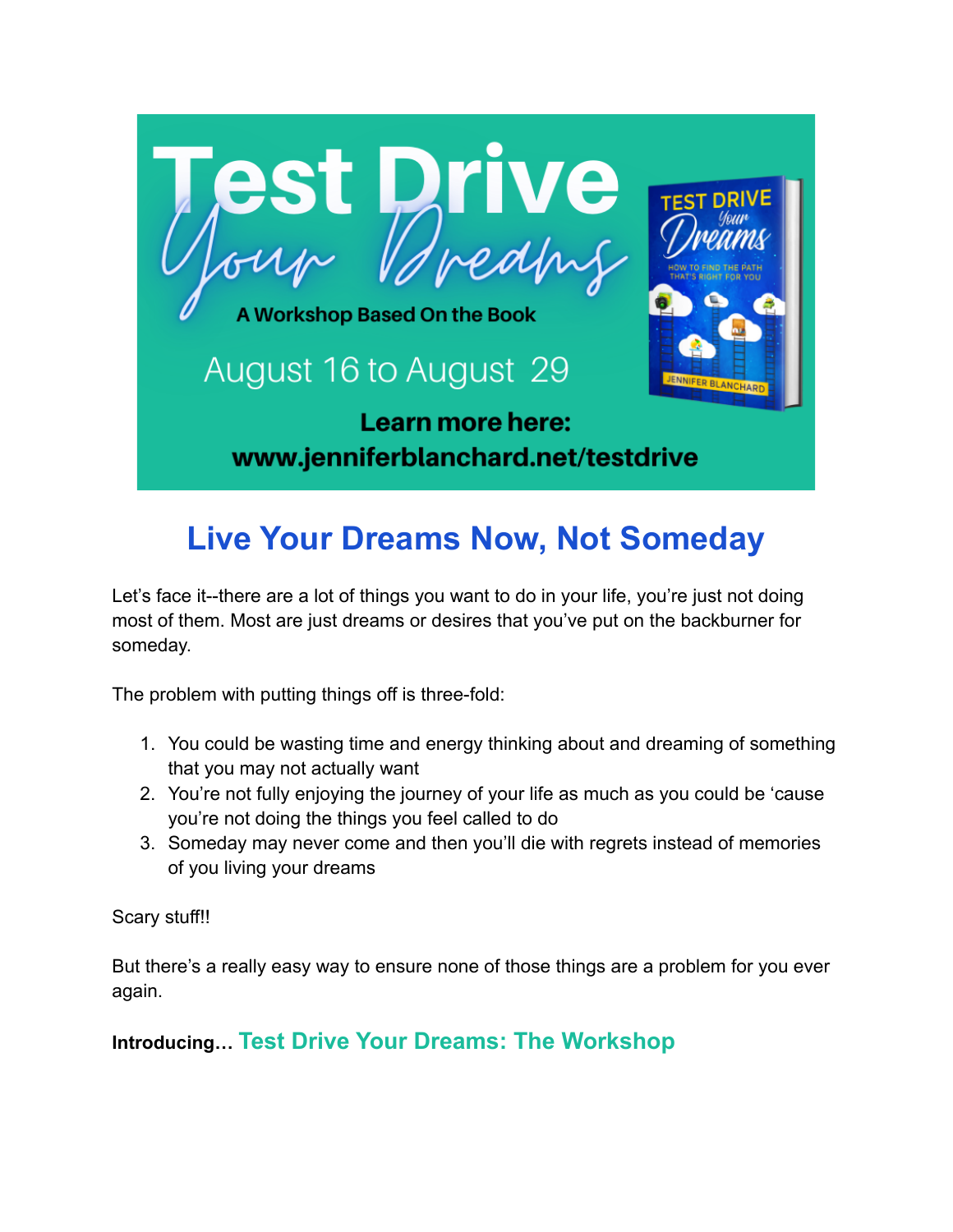Instead of constantly thinking about or dreaming of things that you're not doing, you're going to actually start taking action on one (or more) of those things. Right now.

No more waiting. No more putting it off.

There's always a way to start test driving a dream or desire. There's always something you can do to move in the direction of your dream life. There are options for you to do those things now, not later.

It just takes some bravery and a willingness to give yourself permission to start doing it.

**In the Test Drive Your Dreams workshop, I'll be walking you through my signature process for test driving your dreams and desires. This is the exact process I wrote about in my book of the same name, and that I've used over and over again in my own life to test drive every dream I've ever had so far.**

And you'll get to finally start taking some action on and test driving a dream or desire you've been putting off for later.

Not only will you get to have fun now and enjoy the journey more now, but you'll also get clarity on whether this dream is a good fit for you. Clarity like this can be a game-changer.

It was for me.

In 2007, after YEARS of dreaming about starting a handmade jewelry business, I finally did it. I finally created that business.

I took a class about making jewelry, and how to launch a handmade jewelry business. I made a collection of jewelry. I set up and hosted a launch party at my apartment. People came and they bought stuff from me.

I was psyched. I was officially a professional jewelry designer and business owner. It was so great.

Until the day I actually had to sit down and make the orders.

On that day, I got a harsh slap from reality… I hated making jewelry for money. I hated being forced to make jewelry because someone was paying me to.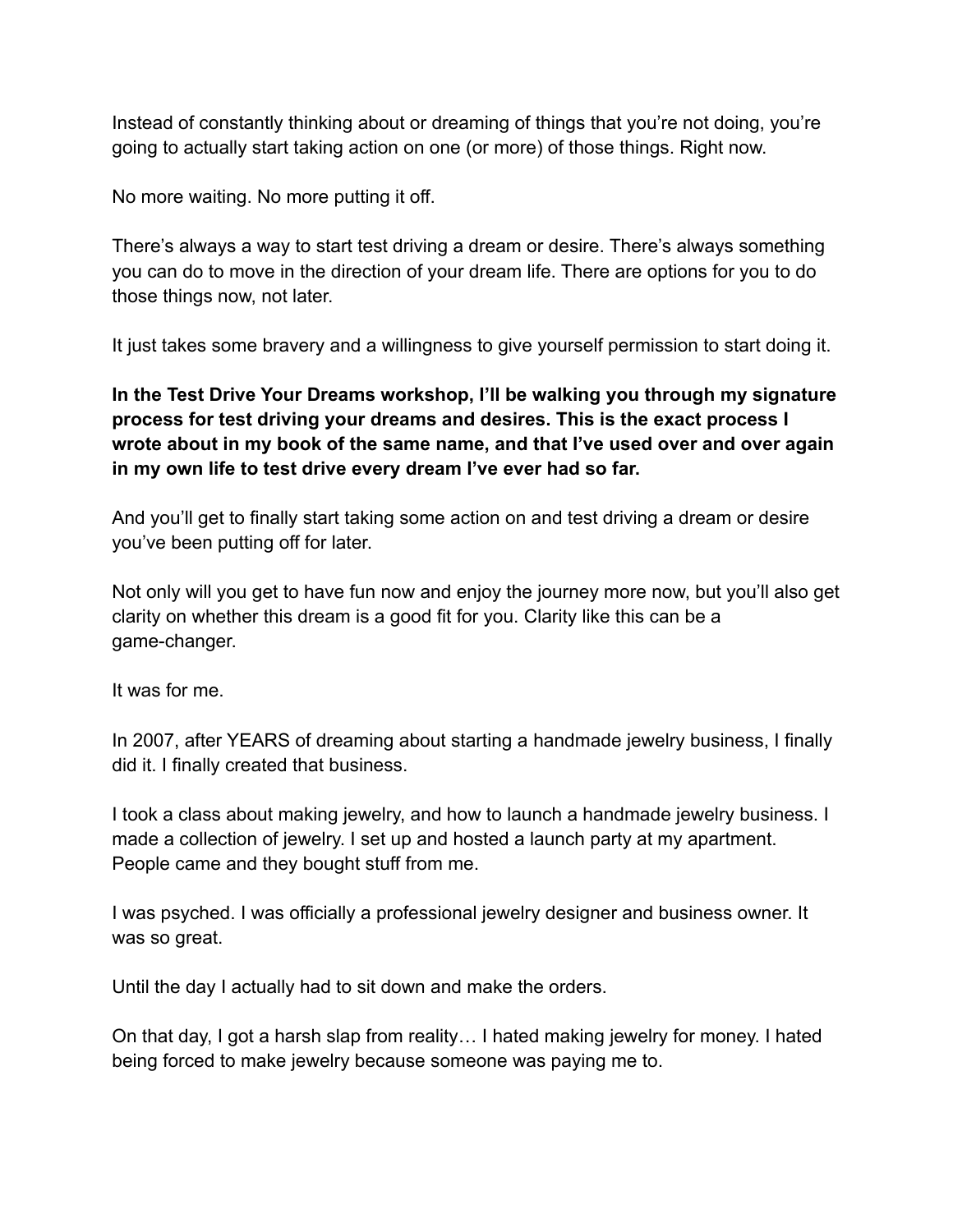As it turned out, I enjoyed it more when I was just making it for myself or for friends and family as gifts. So I quit and instead focused myself on becoming the writer and author I am today, which is a much better fit for me.

But I never would've realized any of that if I hadn't given it a test drive.

If I hadn't launched my handmade jewelry business and discovered that it wasn't a good fit for me, I would've wasted who knows how many more years thinking about it and dreaming about it. And all the while not knowing that it wasn't actually something I would enjoy.

#### **Not to mention how boring, ordinary and mundane life can be when you're not actively doing something about the dreams and desires that are in your heart.**

And you know the ones I'm talking about. The ones that never leave you alone. The ones that constantly nag at you, even when you ignore them.

That thing you've been thinking about doing for years now. The thing that's never far from your mind.

Yeah--THAT.

You could have that thing as part of your life right now. You could be living that dream or desire right now. Today.

Maybe not all of it right away, but you could begin to move in that direction a little more every day until eventually it's just a part of your life like anything else.

#### **It's time to dust off your dreams, get out of your head, and get into action.**

## **What You Get**

This workshop includes:

- **5 lessons + assignments**--one training will be dropped in the Facebook group every few days over the course of the 14-day workshop; feel free to go at your own pace, there's no rush
- **A private Facebook group**--so you can interact with Jennifer and the rest of the workshop participants